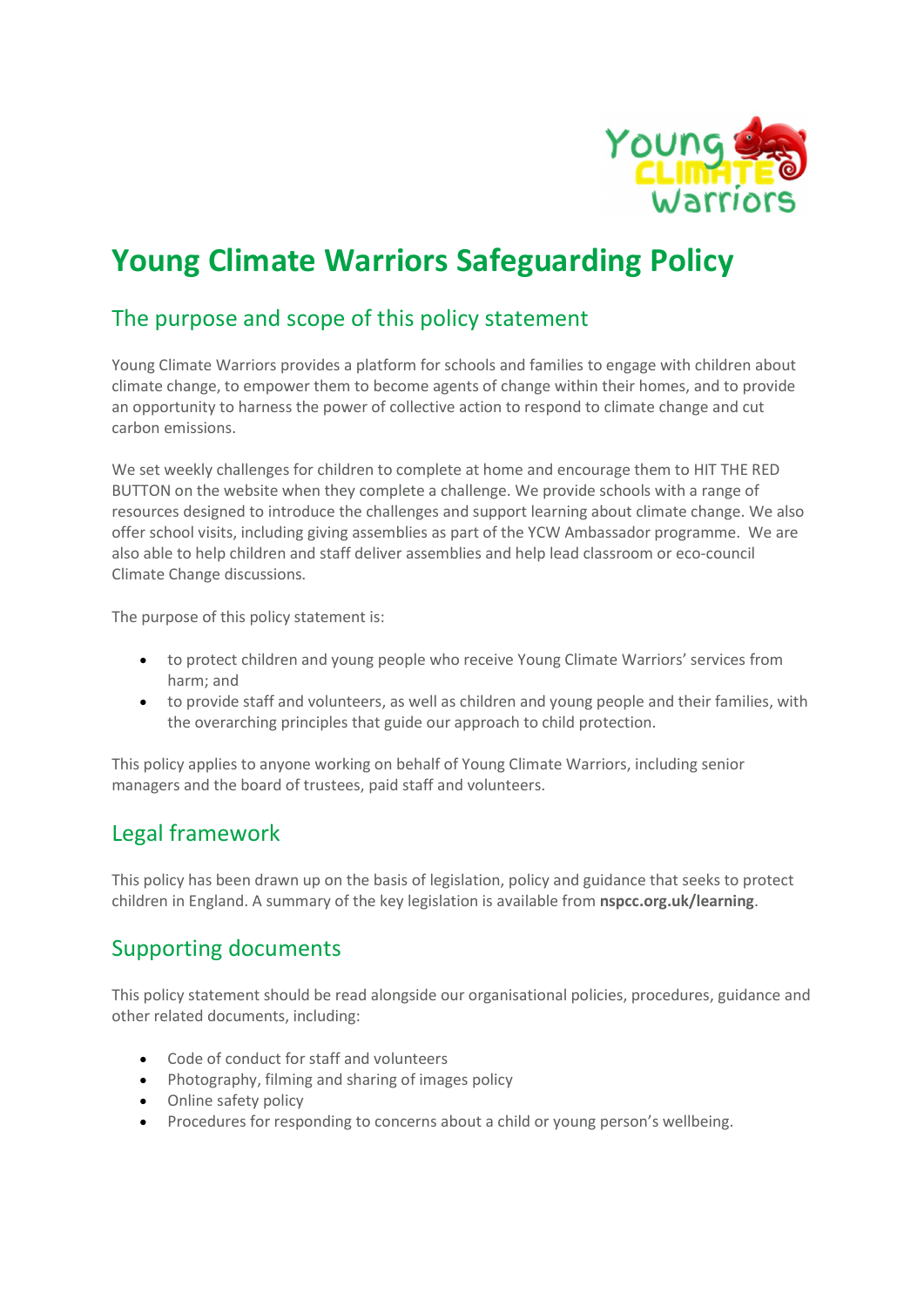## We believe that:

- children and young people should never experience abuse of any kind; and
- we have a responsibility to promote the welfare of all children and young people, to keep them safe and to operate in a way that protects them.

# We recognise that:

- the welfare of children is paramount in all the work we do and in all the decisions we take;
- all children, regardless of age, disability, gender reassignment, race, religion or belief, sex, or sexual orientation have an equal right to protection from all types of harm or abuse;
- some children are additionally vulnerable because of the impact of previous experiences, their level of dependency, communication needs or other issues; and
- working in partnership with children, young people, their parents, carers and other agencies is essential in promoting young people's welfare.

# We will seek to keep children and young people safe by:

- valuing, listening to and respecting them;
- appointing a nominated safeguarding lead for children and young people and a lead trustee for safeguarding;
- adopting child protection and safeguarding best practice through our policies, procedures and code of conduct for staff and volunteers;
- developing and implementing an effective online safety policy and related procedures;
- providing effective management for staff and volunteers through supervision, support, training and quality assurance measures so that all staff and volunteers know about and follow our policies, procedures and behaviour codes confidently and competently;
- recruiting and selecting staff and volunteers safely, ensuring all necessary checks are made;
- recording, storing and using information professionally and securely, in line with data protection legislation and guidance;
- sharing information about safeguarding and good practice with children and their families via our website, group work and one-to-one discussions;
- making sure that children, young people and their families know where to go for help if they have a concern;
- using our safeguarding and child protection procedures to share concerns and relevant information with agencies who need to know, and involving children, young people, parents, families and carers appropriately;
- using our procedures to manage any allegations against staff and volunteers appropriately;
- creating and maintaining an anti-bullying environment and ensuring that we deal effectively with any bullying that does arise;
- ensuring that we have effective complaints and whistleblowing measures in place;
- ensuring that we provide a safe physical environment for our children, young people, staff and volunteers, by applying health and safety measures in accordance with the law and regulatory guidance; and
- building a safeguarding culture where staff and volunteers, children, young people and their families, treat each other with respect and are comfortable about sharing concerns.